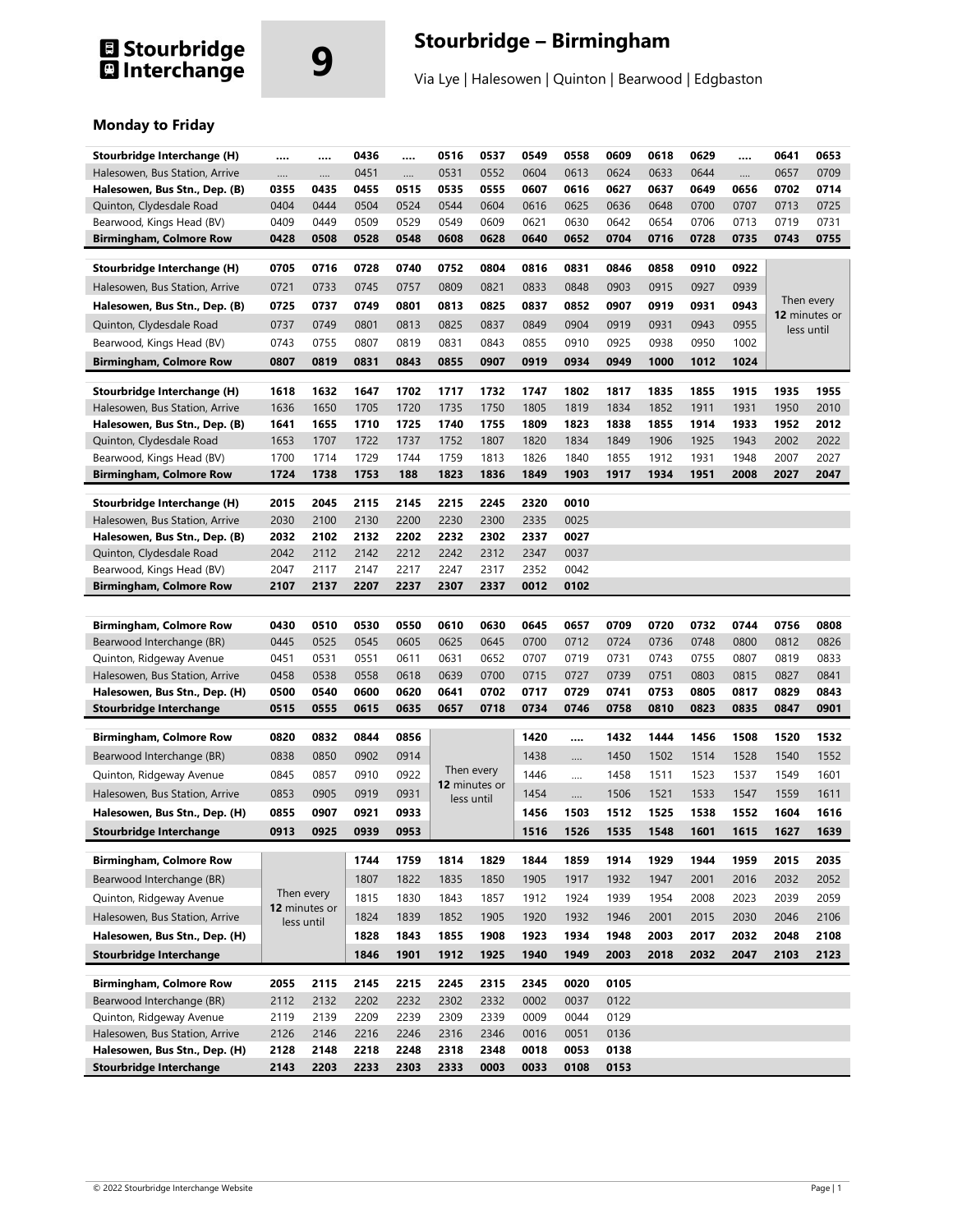## **El Stourbridge<br>El Interchange**



### **Saturday**

| Stourbridge Interchange (H)    |              |              |              | 0515          | 0545 | 0615  | 0645  | 0705 | 0725 | 0745 | 0800          | 0815 | 0829                          | 0841 |
|--------------------------------|--------------|--------------|--------------|---------------|------|-------|-------|------|------|------|---------------|------|-------------------------------|------|
| Halesowen, Bus Station, Arrive | <br>$\cdots$ | <br>$\cdots$ | <br>$\cdots$ | 0529          | 0559 | 0629  | 0659  | 0719 | 0739 | 0759 | 0814          | 0829 | 0843                          | 0857 |
| Halesowen, Bus Stn., Dep. (B)  | 0355         | 0435         | 0505         | 0531          | 0601 | 0631  | 0701  | 0721 | 0741 | 0801 | 0816          | 0831 | 0845                          | 0859 |
| Quinton, Clydesdale Road       | 0405         | 0445         | 0515         | 0541          | 0611 | 0641  | 0711  | 0731 | 0751 | 0811 | 0826          | 0842 | 0856                          | 0910 |
| Bearwood, Kings Head (BV)      | 0410         | 0450         | 0520         | 0546          | 0616 | 0646  | 0716  | 0736 | 0756 | 0816 | 0831          | 0848 | 0902                          | 0916 |
| <b>Birmingham, Colmore Row</b> | 0429         | 0509         | 0539         | 0605          | 0635 | 0705  | 0735  | 0755 | 0815 | 0835 | 0852          | 0909 | 0923                          | 0937 |
|                                |              |              |              |               |      |       |       |      |      |      |               |      |                               |      |
| Stourbridge Interchange (H)    | 0853         | 0904         | 0916         | 0928          | 0943 | 0955  | 1005  | 1014 | 1025 | 1036 | 1048          |      |                               | 00   |
| Halesowen, Bus Station, Arrive | 0909         | 0920         | 0932         | 0944          | 0959 | 1011  | 1021  | 1030 | 1041 | 1053 | 1105          |      |                               | 17   |
| Halesowen, Bus Stn., Dep. (B)  | 0911         | 0922         | 0934         | 0946          | 1001 | 1013  | 1023  | 1034 | 1045 | 1057 | 1109          |      | Then at these<br>minutes past | 21   |
| Quinton, Clydesdale Road       | 0922         | 0933         | 0945         | 0957          | 1012 | 1024  | 1034  | 1047 | 1058 | 1110 | 1122          |      | each hour                     | 34   |
| Bearwood, Kings Head (BV)      | 0928         | 0939         | 0951         | 1003          | 1018 | 1030  | 1041  | 1054 | 1105 | 1117 | 1129          |      |                               | 41   |
| <b>Birmingham, Colmore Row</b> | 0949         | 1000         | 1012         | 1024          | 1039 | 1052  | 1103  | 1116 | 1127 | 1139 | 1151          |      |                               | 03   |
|                                |              |              |              |               |      |       |       |      |      |      |               |      |                               |      |
| Stourbridge Interchange (H)    | 12           | 24           | 36           | 48            |      |       | 1524  | 1535 | 1550 | 1605 | 1620          | 1635 | 1650                          | 1705 |
| Halesowen, Bus Station, Arrive | 29           | 41           | 43           | 05            |      |       | 1541  | 1552 | 1607 | 1622 | 1637          | 1652 | 1707                          | 1722 |
| Halesowen, Bus Stn., Dep. (B)  | 33           | 45           | 57           | 09            |      | until | 1545  | 1556 | 1611 | 1626 | 1641          | 1656 | 1710                          | 1725 |
| Quinton, Clydesdale Road       | 46           | 58           | 10           | 22            |      |       | 1558  | 1609 | 1624 | 1639 | 1654          | 1709 | 1721                          | 1736 |
| Bearwood, Kings Head (BV)      | 53           | 05           | 17           | 29            |      |       | 1605  | 1616 | 1631 | 1646 | 1701          | 1715 | 1727                          | 1742 |
| <b>Birmingham, Colmore Row</b> | 15           | 27           | 39           | 51            |      |       | 1627  | 1638 | 1653 | 1708 | 1723          | 1737 | 1749                          | 1804 |
|                                |              |              |              |               |      |       |       |      |      |      |               |      |                               |      |
| Stourbridge Interchange (H)    | 1720         | 1735         | 1750         | 1805          | 1820 | 1835  | 1855  | 1915 | 1935 | 1955 | 2015          | 2045 | 2115                          | 2145 |
| Halesowen, Bus Station, Arrive | 1737         | 1752         | 1807         | 1822          | 1837 | 1852  | 1912  | 1929 | 1949 | 2009 | 2029          | 2059 | 2129                          | 2159 |
| Halesowen, Bus Stn., Dep. (B)  | 1740         | 1755         | 1810         | 1825          | 1840 | 1855  | 1914  | 1931 | 1951 | 2011 | 2031          | 2101 | 2131                          | 2201 |
| Quinton, Clydesdale Road       | 1751         | 1806         | 1821         | 1836          | 1851 | 1906  | 1924  | 1941 | 2001 | 2021 | 2041          | 2111 | 2141                          | 2211 |
| Bearwood, Kings Head (BV)      | 1757         | 1812         | 1827         | 1842          | 1857 | 1911  | 1929  | 1946 | 2006 | 2026 | 2046          | 2116 | 2146                          | 2216 |
| <b>Birmingham, Colmore Row</b> | 1819         | 1834         | 1849         | 1904          | 1919 | 1931  | 1949  | 2006 | 2026 | 2046 | 2106          | 2136 | 2206                          | 2236 |
|                                |              |              |              |               |      |       |       |      |      |      |               |      |                               |      |
| Stourbridge Interchange (H)    | 2215         | 2245         | 2320         | 0010          |      |       |       |      |      |      |               |      |                               |      |
| Halesowen, Bus Station, Arrive | 2229         | 2259         | 2334         | 0024          |      |       |       |      |      |      |               |      |                               |      |
| Halesowen, Bus Stn., Dep. (B)  | 2231         | 2301         | 2336         | 0026          |      |       |       |      |      |      |               |      |                               |      |
| Quinton, Clydesdale Road       | 2241         | 2311         | 2346         | 0036          |      |       |       |      |      |      |               |      |                               |      |
| Bearwood, Kings Head (BV)      | 2246         | 2316         | 2351         | 0041          |      |       |       |      |      |      |               |      |                               |      |
| <b>Birmingham, Colmore Row</b> | 2306         | 2336         | 0011         | 0101          |      |       |       |      |      |      |               |      |                               |      |
|                                |              |              |              |               |      |       |       |      |      |      |               |      |                               |      |
| <b>Birmingham, Colmore Row</b> | 0430         | 0510         |              |               | 40   | 10    |       |      | 0740 | 0800 | 0818          | 0837 | 0857                          | 0912 |
| Bearwood Interchange (BR)      | 0443         | 0523         |              |               | 53   | 23    |       |      | 0753 | 0813 | 0831          | 0853 | 0913                          | 0928 |
| Quinton, Ridgeway Avenue       | 0449         | 0529         |              | Then at these | 59   | 29    |       |      | 0759 | 0819 | 0839          | 0901 | 0921                          | 0936 |
|                                |              |              |              | minutes past  |      |       | until |      | 0806 | 0826 | 0847          | 0909 | 0929                          | 0944 |
| Halesowen, Bus Station, Arrive | 0456         | 0536         |              | each hour     | 06   | 36    |       |      |      |      |               |      |                               |      |
| Halesowen, Bus Stn., Dep. (H)  | 0458         | 0538         |              |               | 08   | 38    |       |      | 0808 | 0828 | 0849          | 0911 | 0931                          | 0946 |
| <b>Stourbridge Interchange</b> | 0513         | 0553         |              |               | 23   | 53    |       |      | 0823 | 0843 | 0906          | 0928 | 0948                          | 1003 |
| <b>Birmingham, Colmore Row</b> | 0927         | 0942         | 0956         | 1008          | 1020 | 1032  | 1044  | 1056 | 1108 |      |               | 20   | 32                            | 44   |
| Bearwood Interchange (BR)      | 0943         | 0958         | 1012         | 1024          | 1036 | 1050  | 1102  | 1114 | 1126 |      |               | 38   | 50                            | 02   |
| Quinton, Ridgeway Avenue       | 0951         | 1006         | 1020         | 1032          | 1044 | 1058  | 1110  | 1122 | 1134 |      | Then at these | 46   | 58                            | 10   |
| Halesowen, Bus Station, Arrive | 0959         | 1014         | 1028         | 1040          | 1052 | 1106  | 1118  | 1130 | 1142 |      | minutes past  | 54   | 06                            | 18   |
| Halesowen, Bus Stn., Dep. (H)  | 1001         | 1016         | 1030         | 1042          | 1054 | 1108  | 1120  | 1132 | 1144 |      | each hour     | 56   | 08                            | 20   |
| <b>Stourbridge Interchange</b> | 1018         | 1033         | 1048         | 1100          | 1112 | 1126  | 1138  | 1150 | 1202 |      |               | 14   | 26                            | 38   |
|                                |              |              |              |               |      |       |       |      |      |      |               |      |                               |      |
| <b>Birmingham, Colmore Row</b> | 56           | 08           |              |               | 1556 | 1608  | 1620  | 1632 | 1644 | 1656 | 1710          | 1725 | 1740                          | 1755 |
| Bearwood Interchange (BR)      | 14           | 26           |              |               | 1614 | 1626  | 1638  | 1650 | 1702 | 1714 | 1728          | 1743 | 1758                          | 1813 |
| Quinton, Ridgeway Avenue       | 22           | 34           |              |               | 1622 | 1634  | 1646  | 1658 | 1710 | 1722 | 1736          | 1751 | 1806                          | 1821 |
| Halesowen, Bus Station, Arrive | 30           | 42           |              | until         | 1630 | 1642  | 1654  | 1706 | 1718 | 1730 | 1744          | 1759 | 1814                          | 1829 |
| Halesowen, Bus Stn., Dep. (H)  | 32           | 44           |              |               | 1632 | 1644  | 1656  | 1708 | 1720 | 1732 | 1746          | 1801 | 1816                          | 1831 |

*Saturday from Birmingham continued ….*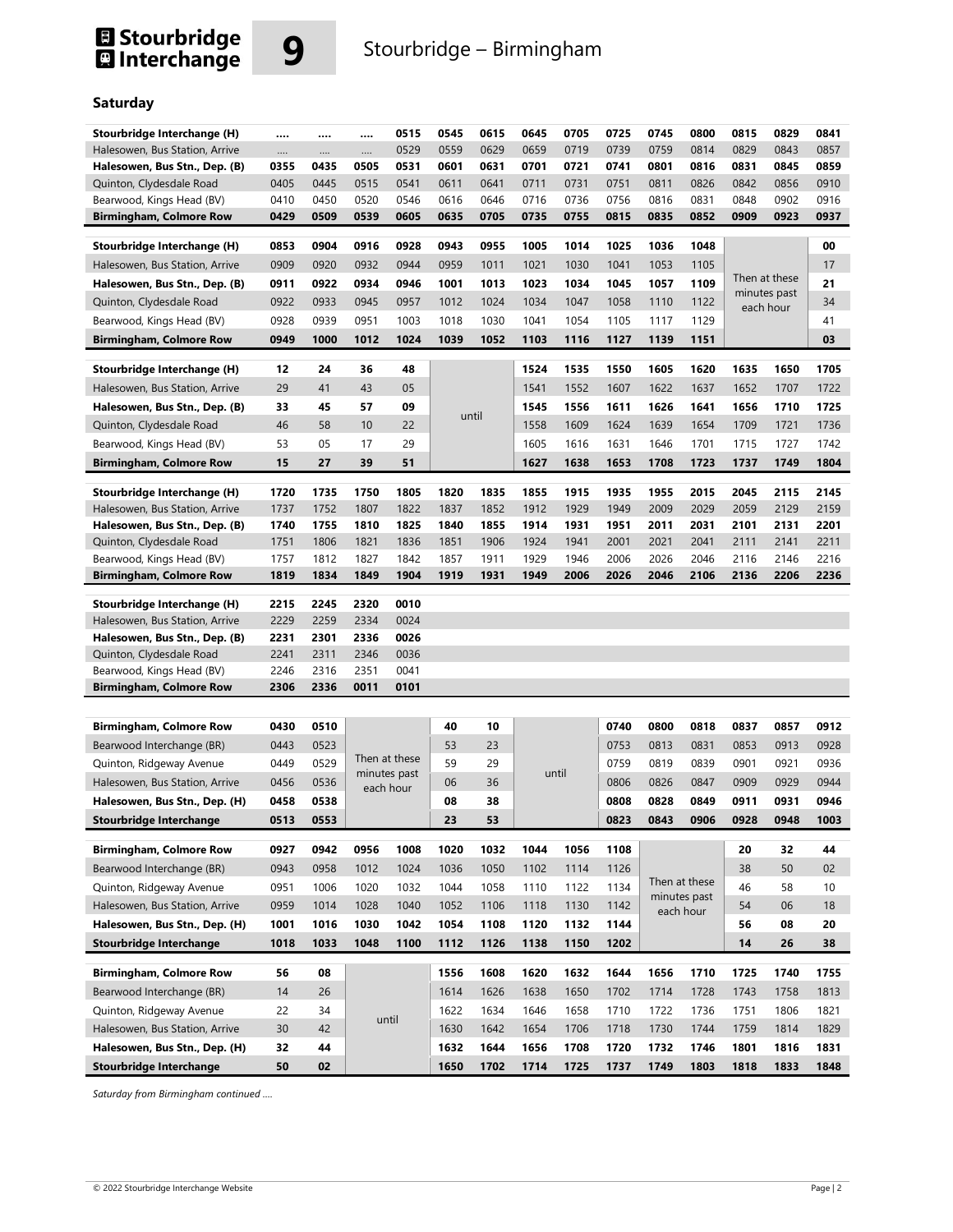## **El Stourbridge**<br>**El** Interchange



*Saturday from Birmingham continued ….* 

| Birmingham, Colmore Row                                         | 1810     | 1825  | 1840  | 1855         | 1910         | 1925         | 1940         | 1955         | 2015 | 2035          | 2055                      | 2115          | 2145          | 2215 |
|-----------------------------------------------------------------|----------|-------|-------|--------------|--------------|--------------|--------------|--------------|------|---------------|---------------------------|---------------|---------------|------|
| Bearwood Interchange (BR)                                       | 1828     | 1843  | 1858  | 1913         | 1927         | 1942         | 1957         | 2012         | 2032 | 2052          | 2112                      | 2132          | 2202          | 2232 |
| Quinton, Ridgeway Avenue                                        | 1836     | 1851  | 1906  | 1920         | 1934         | 1949         | 2004         | 2019         | 2039 | 2059          | 2119                      | 2139          | 2209          | 2239 |
| Halesowen, Bus Station, Arrive                                  | 1844     | 1859  | 1914  | 1928         | 1942         | 1957         | 2012         | 2027         | 2047 | 2107          | 2127                      | 2147          | 2217          | 2247 |
| Halesowen, Bus Stn., Dep. (H)                                   | 1846     | 1901  | 1916  | 1930         | 1944         | 1959         | 2014         | 2029         | 2049 | 2109          | 2129                      | 2149          | 2219          | 2249 |
| <b>Stourbridge Interchange</b>                                  | 1903     | 1916  | 1931  | 1945         | 1959         | 2014         | 2029         | 2044         | 2104 | 2124          | 2144                      | 2204          | 2234          | 2304 |
| <b>Birmingham, Colmore Row</b>                                  | 2245     | 2315  | 2345  | 0020         | 0105         |              |              |              |      |               |                           |               |               |      |
| Bearwood Interchange (BR)                                       | 2302     | 2332  | 0002  | 0037         | 0122         |              |              |              |      |               |                           |               |               |      |
| Quinton, Ridgeway Avenue                                        | 2309     | 2339  | 0009  | 0044         | 0129         |              |              |              |      |               |                           |               |               |      |
| Halesowen, Bus Station, Arrive                                  | 2317     | 2347  | 0017  | 0052         | 0137         |              |              |              |      |               |                           |               |               |      |
| Halesowen, Bus Stn., Dep. (H)                                   | 2319     | 2349  | 0019  | 0054         | 0139         |              |              |              |      |               |                           |               |               |      |
| Stourbridge Interchange                                         | 2334     | 0004  | 0034  | 0109         | 0154         |              |              |              |      |               |                           |               |               |      |
|                                                                 |          |       |       |              |              |              |              |              |      |               |                           |               |               |      |
| <b>Sunday</b>                                                   |          |       |       |              |              |              |              |              |      |               |                           |               |               |      |
| Stourbridge Interchange (H)                                     | 0605     | 0655  | 0725  | 0755         | 0825         | 0852         | 0922         | 0942         | 1002 |               |                           | 22            | 42            | 02   |
| Halesowen, Bus Station, Arrive                                  | 0619     | 0709  | 0739  | 0809         | 0839         | 0906         | 0938         | 0958         | 1018 |               |                           | 38            | 58            | 18   |
|                                                                 | 0621     | 0711  | 0741  | 0811         | 0841         | 0910         | 0942         | 1002         | 1022 | Then at these |                           | 42            | 02            | 22   |
| Halesowen, Bus Stn., Dep. (B)                                   |          |       |       |              |              |              |              |              |      |               | minutes past              |               |               |      |
| Quinton, Clydesdale Road                                        | 0632     | 0722  | 0752  | 0822         | 0852         | 0921         | 0953         | 1013         | 1033 | each hour     |                           | 53            | 13            | 33   |
| Bearwood, Kings Head (BV)                                       | 0638     | 0728  | 0758  | 0828         | 0858         | 0927         | 0959         | 1019         | 1039 |               |                           | 59            | 19            | 39   |
| <b>Birmingham, Colmore Row</b>                                  | 0658     | 0748  | 0818  | 0848         | 0918         | 0949         | 1021         | 1041         | 1101 |               |                           | 21            | 41            | 01   |
| Stourbridge Interchange (H)                                     |          |       | 1642  | 1702         | 1722         | 1745         | 1815         | 1845         | 1915 | 1945          |                           |               | 15            | 45   |
| Halesowen, Bus Station, Arrive                                  |          |       | 1658  | 1718         | 1738         | 1801         | 1830         | 1900         | 1929 | 1959          |                           |               | 29            | 59   |
| Halesowen, Bus Stn., Dep. (B)                                   |          |       | 1702  | 1722         | 1742         | 1803         | 1832         | 1902         | 1931 | 2001          |                           | Then at these | 31            | 01   |
|                                                                 | until    |       |       |              |              |              |              |              |      |               | minutes past<br>each hour |               |               |      |
| Quinton, Clydesdale Road                                        |          |       | 1713  | 1733         | 1753         | 1813         | 1842         | 1912         | 1941 | 2011          |                           |               | 41            | 11   |
| Bearwood, Kings Head (BV)                                       |          |       | 1719  | 1739         | 1759         | 1819         | 1848         | 1918         | 1947 | 2017          |                           |               | 47            | 17   |
| <b>Birmingham, Colmore Row</b>                                  |          |       | 1741  | 1801         | 1821         | 1839         | 1908         | 1938         | 2007 | 2037          |                           |               | 07            | 37   |
|                                                                 |          |       |       |              |              |              |              |              |      |               |                           |               |               |      |
|                                                                 |          |       |       |              |              |              |              |              |      |               |                           |               |               |      |
| Stourbridge Interchange (H)                                     |          |       | 2245  | 2320         | 0010         |              |              |              |      |               |                           |               |               |      |
| Halesowen, Bus Station, Arrive                                  |          |       | 2259  | 2334         | 0024         |              |              |              |      |               |                           |               |               |      |
| Halesowen, Bus Stn., Dep. (B)                                   |          | until | 2301  | 2336         | 0026         |              |              |              |      |               |                           |               |               |      |
| Quinton, Clydesdale Road                                        |          |       | 2311  | 2346         | 0036         |              |              |              |      |               |                           |               |               |      |
| Bearwood, Kings Head (BV)                                       |          |       | 2317  | 2352         | 0042         |              |              |              |      |               |                           |               |               |      |
| <b>Birmingham, Colmore Row</b>                                  |          |       | 2337  | 0012         | 0102         |              |              |              |      |               |                           |               |               |      |
|                                                                 |          | 0705  |       | 0825         | 0855         | 0925         | 0955         |              |      | 1105          |                           |               |               | 45   |
| Birmingham, Colmore Row                                         |          |       | 0755  |              |              |              |              | 1025         | 1045 |               |                           |               | 25            |      |
| Bearwood Interchange (BR)                                       | 0650     | 0720  | 0810  | 0840         | 0910         | 0942         | 1012         | 1042         | 1102 | 1122          | Then at these             |               | 42            | 02   |
| Quinton, Ridgeway Avenue                                        | 0656     | 0726  | 0816  | 0846         | 0918         | 0950         | 1020         | 1050         | 1110 | 1130          |                           | minutes past  | 50            | 10   |
| Halesowen, Bus Station, Arrive                                  | 0703     | 0733  | 0823  | 0853         | 0926         | 0958         | 1028         | 1058         | 1118 | 1138          |                           | each hour     | 58            | 18   |
| Halesowen, Bus Stn., Dep. (H)                                   | 0705     | 0735  | 0825  | 0855         | 0928         | 1000         | 1030         | 1100         | 1120 | 1140          |                           |               | 00            | 20   |
| <b>Stourbridge Interchange</b>                                  | 0719     | 0749  | 0839  | 0909         | 0945         | 1017         | 1047         | 1117         | 1137 | 1157          |                           |               | 17            | 37   |
| <b>Birmingham, Colmore Row</b>                                  | 05       |       |       | 1645         | 1705         | 1725         | 1745         | 1805         | 1825 | 1850          | 1915                      |               |               | 45   |
|                                                                 |          |       |       |              |              |              |              |              |      |               |                           |               |               | 02   |
| Bearwood Interchange (BR)                                       | 22       |       |       | 1702         | 1722         | 1742         | 1802         | 1822         | 1842 | 1907          | 1932                      |               | Then at these |      |
| Quinton, Ridgeway Avenue                                        | 30       |       | until | 1710         | 1730         | 1750         | 1809         | 1829         | 1849 | 1914          | 1939                      |               | minutes past  | 09   |
| Halesowen, Bus Station, Arrive                                  | 38       |       |       | 1718         | 1738         | 1758         | 1816         | 1836         | 1856 | 1921          | 1946                      |               | each hour     | 16   |
| Halesowen, Bus Stn., Dep. (H)                                   | 40       |       |       | 1720         | 1740         | 1800         | 1818         | 1838         | 1858 | 1923          | 1948                      |               |               | 18   |
| <b>Stourbridge Interchange</b>                                  | 57       |       |       | 1737         | 1757         | 1816         | 1834         | 1854         | 1914 | 1938          | 2003                      |               |               | 33   |
| <b>Birmingham, Colmore Row</b>                                  | 15       |       |       | 2245         | 2315         | 2345         | 0020         | 0105         |      |               |                           |               |               |      |
| Bearwood Interchange (BR)                                       | 32       |       |       | 2302         | 2332         | 0002         | 0037         | 0122         |      |               |                           |               |               |      |
|                                                                 | 39       |       |       | 2309         | 2339         | 0009         | 0044         | 0129         |      |               |                           |               |               |      |
| Quinton, Ridgeway Avenue                                        |          |       | until |              |              |              |              |              |      |               |                           |               |               |      |
| Halesowen, Bus Station, Arrive                                  | 46       |       |       | 2316         | 2346         | 0016         | 0051         | 0136         |      |               |                           |               |               |      |
| Halesowen, Bus Stn., Dep. (H)<br><b>Stourbridge Interchange</b> | 48<br>03 |       |       | 2318<br>2333 | 2348<br>0003 | 0018<br>0033 | 0053<br>0108 | 0138<br>0153 |      |               |                           |               |               |      |

**.**